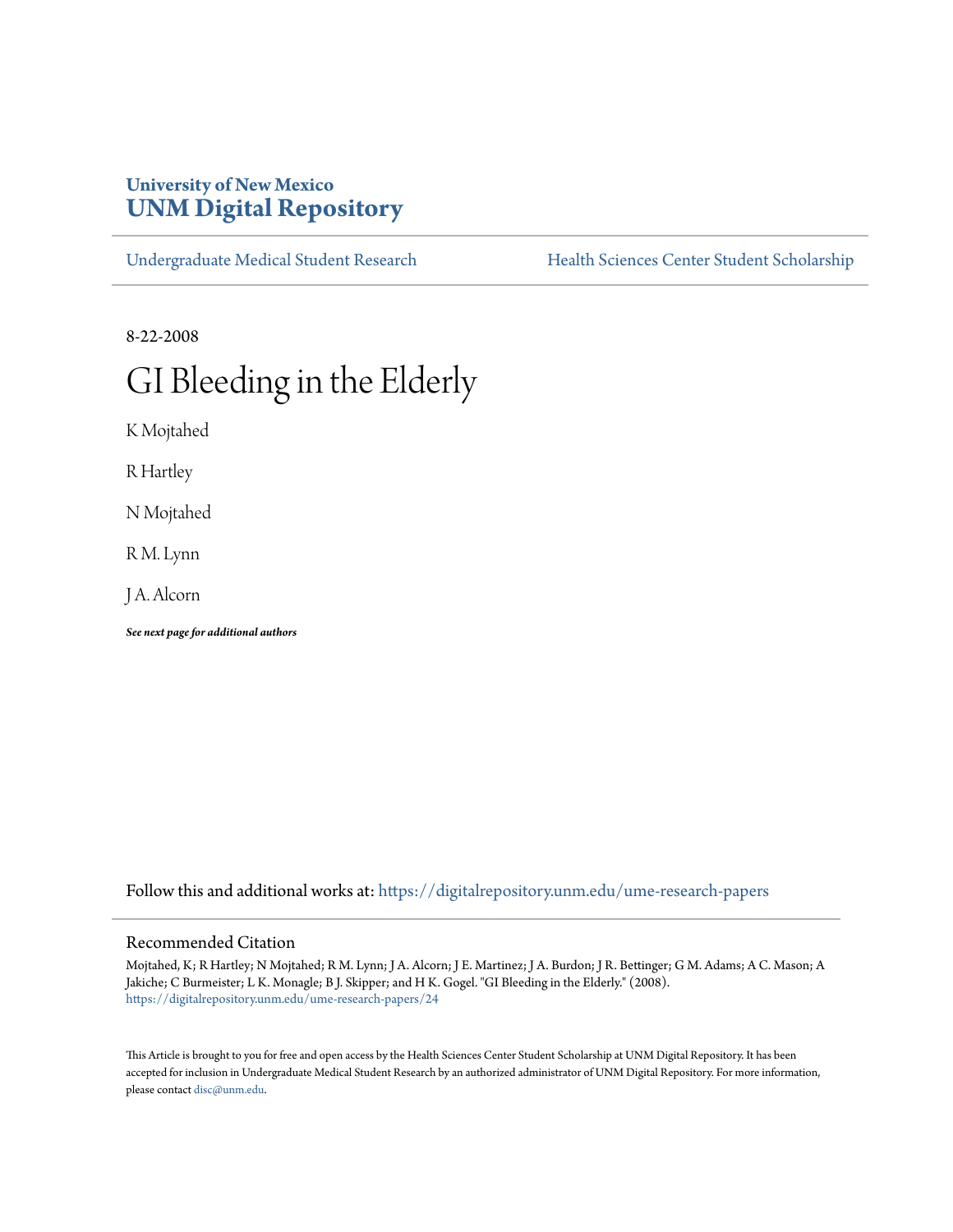#### **Authors**

K Mojtahed, R Hartley, N Mojtahed, R M. Lynn, J A. Alcorn, J E. Martinez, J A. Burdon, J R. Bettinger, G M. Adams, A C. Mason, A Jakiche, C Burmeister, L K. Monagle, B J. Skipper, and H K. Gogel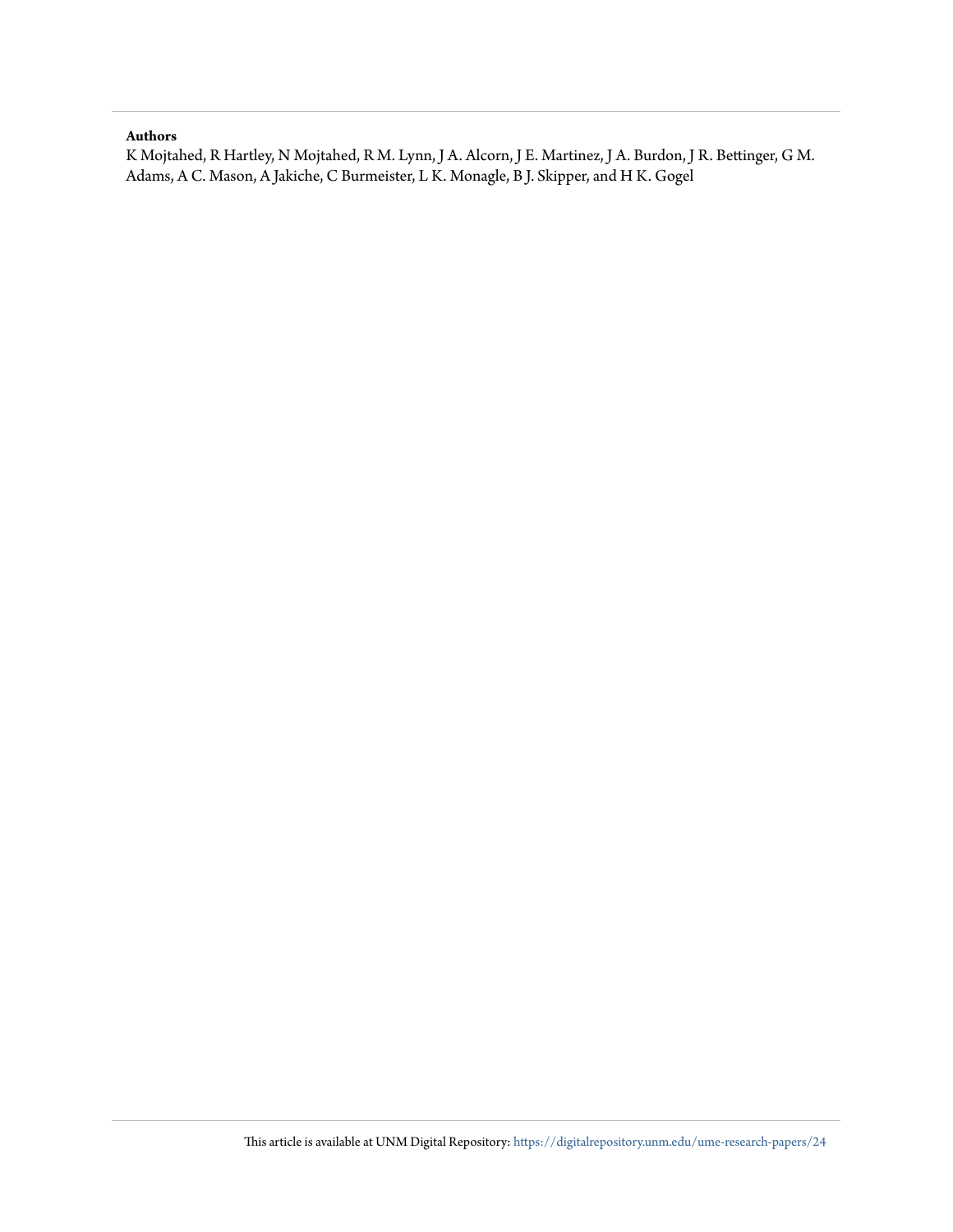## GI BLEEDING IN THE ELDERLY

K Mojtahed, R Hartley PhD, N Mojtahed MD, RM Lynn MD, JA Alcorn MD, JE Martinez MD, JA Burdon MD, JR Bettinger MD, GM Adams MD, AC Mason MD, A Jakiche MD, C Burmeister MSN, CFNP, LK Monagle MSN, CFNP, BJ Skipper PhD, HK Gogel MD FACP. Southwest Gastroenterology (SWGA) and UNM School of Medicine, Albuquerque, NM.

## **Abstract**

Purpose: To determine the risk factors contributing to and etiologies of gastrointestinal bleeding in an elderly patient population seen by Southwest Gastroenterology (SWGA) providers.

Methods: This study reviews charts of patients with GI bleeding from documented sources between 1/1999 and 3/2006. The cases are gathered retrospectively from the clinical records of SWGA, a 12-person private, single specialty gastroenterology group serving community hospitals. Etiology and risk factors for GI hemorrhages are recorded in an elderly population, defined as patients age 55 and older.

Results: GI hemorrhages are identified in 105 patients. The majority (83, 79%) of hemorrhages are upper GI bleeds (UGIB) comparing to 22 (21%) lower GI bleeds (LGIB). In the UGIB group, the most common etiology of bleed is gastric ulcer (29%). We also found 72% of UGIB patients on prescribed anticoagulation medications, including anti-platelet agents or non-steroidal anti-inflammatory drugs (NSAIDs). 20% of these patients are also positive for *H. Pylori*. Thirty patients in the UGIB group smoke or consume alcohol heavily (consuming more than 3 drinks per day for men and two drinks per day for women) while 2 patients smoke or consume alcohol in the LGIB group. Previous bleeds are common in both groups with 39 (41%) in UGIB and 9 (47%) in LGIB. Co-morbidity is the most common risk factor with 20 (91%) in LGIB and 73 (88%) in UGIB. In the peptic ulcer disease (PUD) bleeds, the majority (77%) are taking NSAIDs, while in the non-PUD bleeds, only 38% are currently on NSAIDs. Overall, there are 2 mortalities resulting from cardiovascular complications of GI bleeding. Conclusion:

The etiologies of GI bleeds in this population are comparable to other studies in the literature. The ratio of UGIB to LGIB in this elderly population is also similar to that reported in the literature. The risk factors shown to be most correlated to bleeding are comorbidities, previous episodes of bleeding, anticoagulation, NSAID use, smoking and alcohol use. NSAID use is significant in PUD bleed patients. This study reinforces that increased knowledge of etiology, incidence and contributing factors of GI bleeding are necessary for physicians to efficiently treat GI bleeds in the elderly population.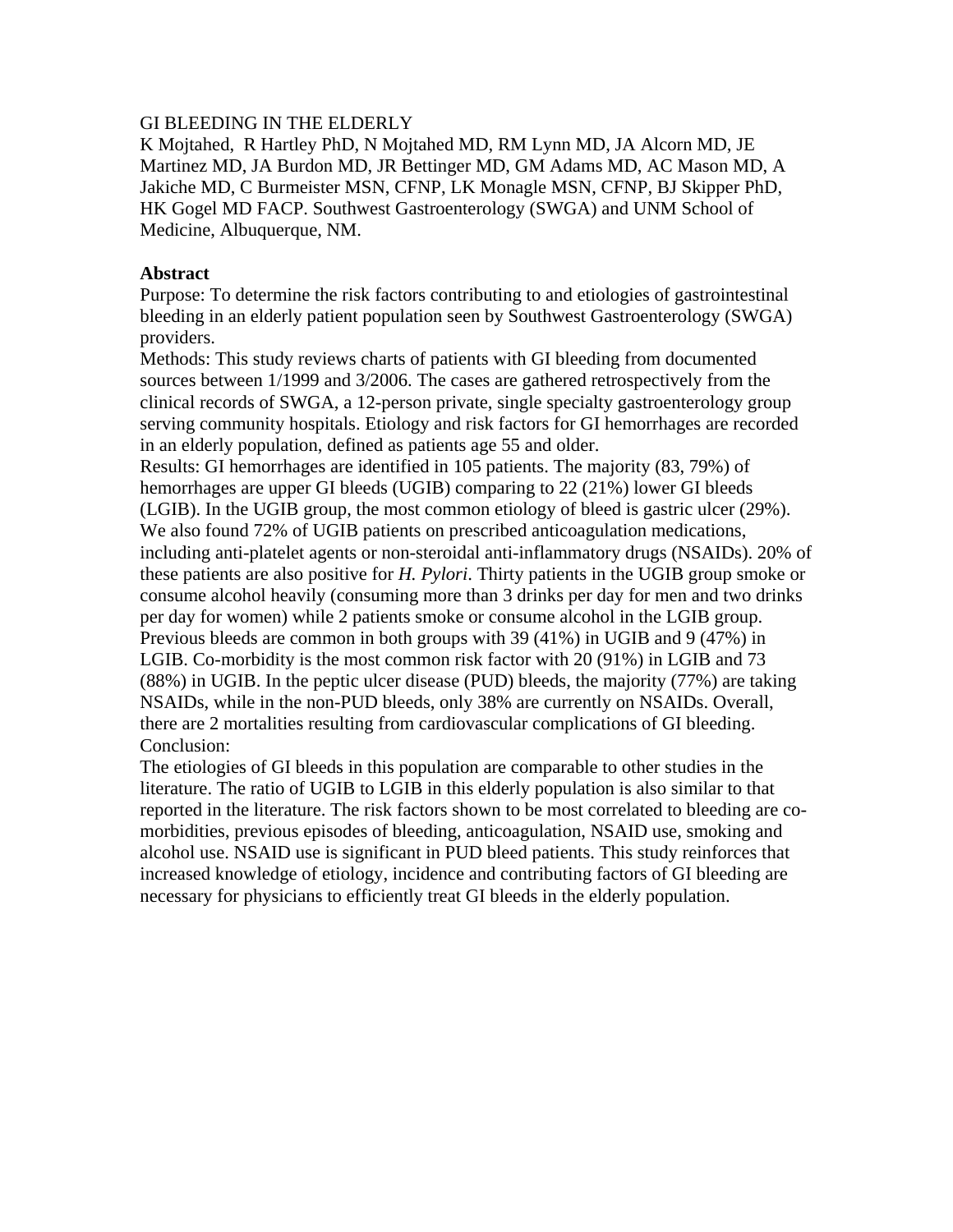#### **Introduction:**

Gastrointestinal bleeding (GI) encompasses a broad array of clinical scenarios. GI bleeding can vary from occult to massive hemorrhage and lead to increased morbidity and mortality. In the elderly, GI bleeding is associated with higher rates of morbidity and mortality than in the young.<sup>1</sup> The increased morbidity and mortality in the elderly can be linked to a higher incidence of pre-existing co-morbid conditions which may complicate the natural course of a GI hemorrhage.

GI bleeding results in over 300,000 hospitalizations annually in the United States.<sup>2</sup> The expanding elderly population and the current incidence of GI diseases in this population are significant issues for the future of healthcare.<sup>3</sup> The aging process, comorbid conditions, multiple drug therapies, smoking, alcohol consumption, and *H. Pylori* are all established risk factors in GI bleeding in the elderly.<sup>1</sup>

 Although there have been major technical advances in the management of acute gastrointestinal hemorrhage, in the elderly it remains a serious and at times fatal clinical problem. Ninety percent of deaths from acute gastrointestinal bleeding occur in patients over the age of 65.<sup>4</sup> Despite the salient progress in management of acute GI bleeding, the mortality rate from upper GI bleed has not changed in past several decades, probably due to the incidence of acute GI bleeding in the elderly in the last 30 years. $4$  It has been proposed that the selective increase in GI bleeding in the elderly could be related to widespread NSAID use in the older age groups.<sup>4,5</sup> There also tends to be a delay in diagnosis of GI bleeding in the elderly because of atypical symptoms and signs and the unwillingness of physicians to more urgently investigate older patients. $4$ 

 Research in the area of GI bleeding is hampered by a significant lack of prospective and randomized, controlled studies or any data based on scrupulous metaanalysis.<sup>6</sup> Identifying the different GI bleeding risk factors that are more common in the elderly will aid in diagnosis as well as prevention of possibly fatal GI bleeds. The elderly (60 and older) are surprisingly susceptible to bleeds as they compose 44.5% of the upper GI bleeding population and 75% of the deaths.<sup>7</sup> About 1 in 8 Americans was elderly in 1994, but about 1 in 5 will be elderly by the year  $2030$ .<sup>3</sup> The rise in the elderly population combined with the increased incidence in elderly GI bleeds demonstrates the importance of new research in this field. This retrospective study will aim to find significant etiologies and risk factors specific to elderly UGIB and LGIB. We will also look at concomitant use of NSAID use in elderly PUD vs. non-PUD populations. Lastly, we will compare our series with respect to etiologies and outcomes to other similar series in elderly populations.

#### **Methods:**

This retrospective study was performed using the clinical records of SWGA from 1/1999 to 3/2006 with documented sources of bleeding. The charts were gathered using diagnostic codes that would focus on GI bleeding diagnoses with endogastroduodenoscopy (EGD), small bowel capsule study or colonoscopy in patients who are age 55 and older. Excel spreadsheets were used to record the data from the charts using a numbered coding system. Etiologies of GI bleeds and risk were recorded. Risk factors recorded include age, gender, *H. Pylori* status, medications, previous GI bleeds, co-morbid conditions, tobacco use, and alcohol use. Alcohol use and tobacco use were only considered if they were concomitant with the GI bleed episode. More than 3 drinks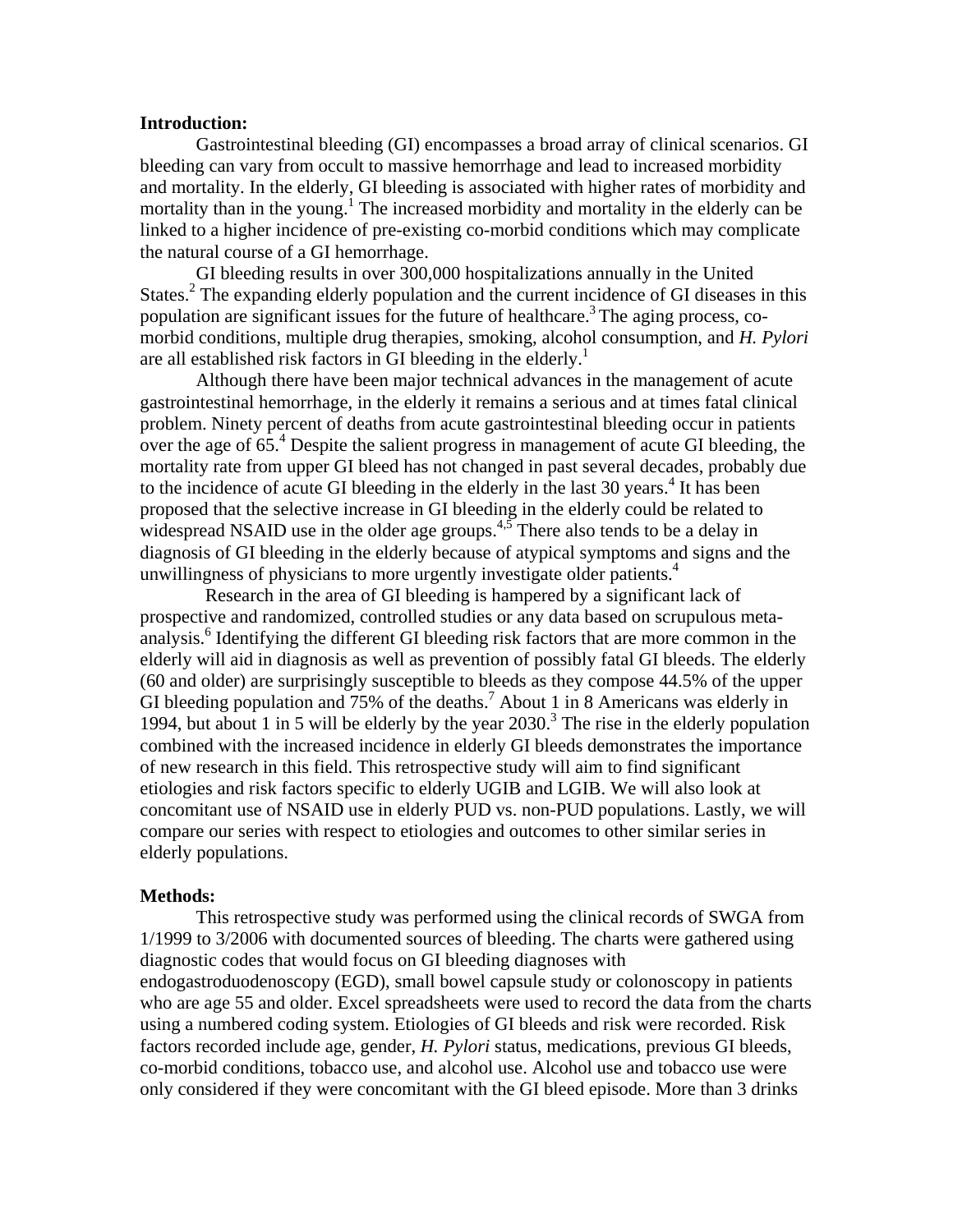per day for male and 2 for female were considered risk factors for alcohol use. Only chart numbers were used to protect confidentiality of the patients. Medications were divided into aspirin, anti-coagulants (warfarin, heparin, enoxaparin), NSAIDs, COX2 inhibitors, and other anti-platelet drugs. Co-morbid conditions were categorized into cardiovascular, pulmonary, endocrine, neoplasia, renal, neurologic and autoimmune diseases. Patients without identified source of bleed were excluded from the study. Once the data were collected, the etiologies of bleeding were compared with similar studies from the literature. We also identified the most common risk factors for UGIB and LGIB. HIPAA regulations were followed with the only identifier being the medical record number to exclude repeat entries and allow further viewing of the charts.

#### Statistical methods:

We subjected our primary research questions to power analysis and determined that we required 100 patients. We attempted to find statistical significance in the risk factors of UGIB vs. LGIB, PUD vs. non-PUD and also similarities between this study and others in terms of different etiologies of bleeds. The relationship between peptic ulcer disease and NSAID use was analyzed using the chi-square distribution. The Bonferroni inequality was used to correct for multiple comparisons.

#### **Results:**

Patient Profile and Risk Factors

Varices 4 5% Pyloric channel 1 1%

| Table 1             |        |         |
|---------------------|--------|---------|
| Etiologies of UGIB  |        |         |
|                     |        |         |
| Etiologies          | Number | Percent |
| Esophageal ulcer    | 3      | 4%      |
| Mallory-Weiss tear  |        | 1%      |
| Cameron's ulcer     | 2      | 2%      |
| Gastric ulcer       | 24     | 29%     |
| Duodenal ulcer      | 14     | 17%     |
| Erosive gastritis   | 22     | 27%     |
| Erosive esophagitis | 7      | 8%      |
| Radiation induced   |        | 1%      |
| <b>AVM</b>          | 4      | 5%      |

After 105 patients' data were collected, 83 (79%) were found to be UGIB and 22 (21%) were LGIB. The mean age overall was 73. Mean ages were 72 and 77 for UGIB and LGIB, respectively. The range was 55 to 92. Forty-nine (47%) were male and 56 (53%) were female. Sixty (72%) of the UGIB were on an NSAID (including aspirin), anticoagulation or antiplatelet medication. Twenty percent of UGIB were positive for *H. Pylori*. Thirty patients were found to smoke or drink alcohol in UGIB while 2 patients were found to smoke or drink in the LGIB. A history of previous bleeds was common in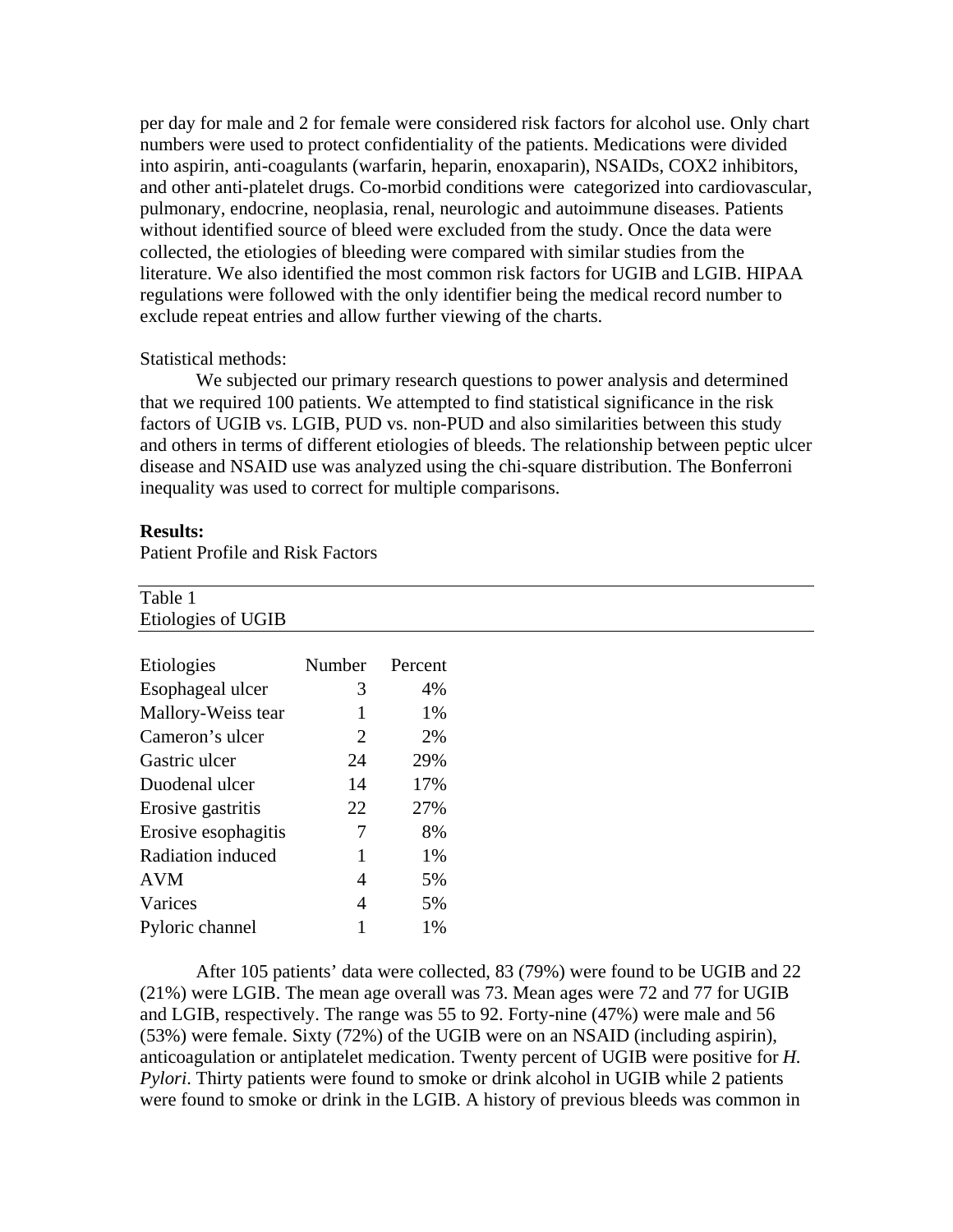both groups with 39 (41%) in UGIB and 9 (47%) in LGIB. Table 3 demonstrates the distribution of comorbid conditions among patients. Co-morbidity was the most prevalent risk factor with 20 (91%) in LGIB and 73 (88%) in UGIB. The most common comorbid disease was cardiovascular followed by endocrine. Eight patients had liver disease in the UGIB group. Only 11% of patients did not demonstrate any comorbid disease.

In table 1, 24 (29%) of the UGIB were caused by gastric ulcer which was the most common etiology. Erosive gastritis was the next most common with 22 patients (27%). Only 4 patients in this elderly population were diagnosed with esophageal varices all of whom had liver disease. Duodenal ulcer was also frequent with 14 (17%) of the total UGIB. Other less common etiologies were AVMs, esophageal ulcers, esophagitis, Cameron's ulcers, radiation induced esophagitis and Mallory-Weiss tears.

| Table 2                      |                        |    |  |  |
|------------------------------|------------------------|----|--|--|
| NSAID use in PUD vs. Non-PUD |                        |    |  |  |
|                              | Peptic Ulcer Diagnosis |    |  |  |
| <b>NSAID Use</b>             | Yes                    | No |  |  |
| Yes                          | 47                     | 17 |  |  |
| N <sub>0</sub>               | 14                     | 27 |  |  |
| Total                        | 61                     | 44 |  |  |

In table 2, 73% (47/64) of NSAID users had PUD as the etiology of their bleed while 34% (14/41) of non-NSAID users had this etiology (chi-square = 15.85,  $p <$ 0.0001). Twelve of 14 patients with non-NSAID users tested positive for HP. Twelve of fourteen patients who tested positive for H. Pylori were found to have a PUD bleed. Fifty-seven of 64 (89%) PUD patients had a comorbid condition. Of those patients, 47 (82%) were taking NSAIDs. Twenty (24%) of the UGIB patients were transfused while 8 (36%) of LGIB were transfused. Nineteen patients in UGIB required endoscopic intervention (sclerotherapy, cauterization, or banding). Overall, there were 2 mortalities in longstanding ICU patients from cardiovascular complications of GI bleeds. GI bleed was not the cause of the initial presentation of the admitted patient.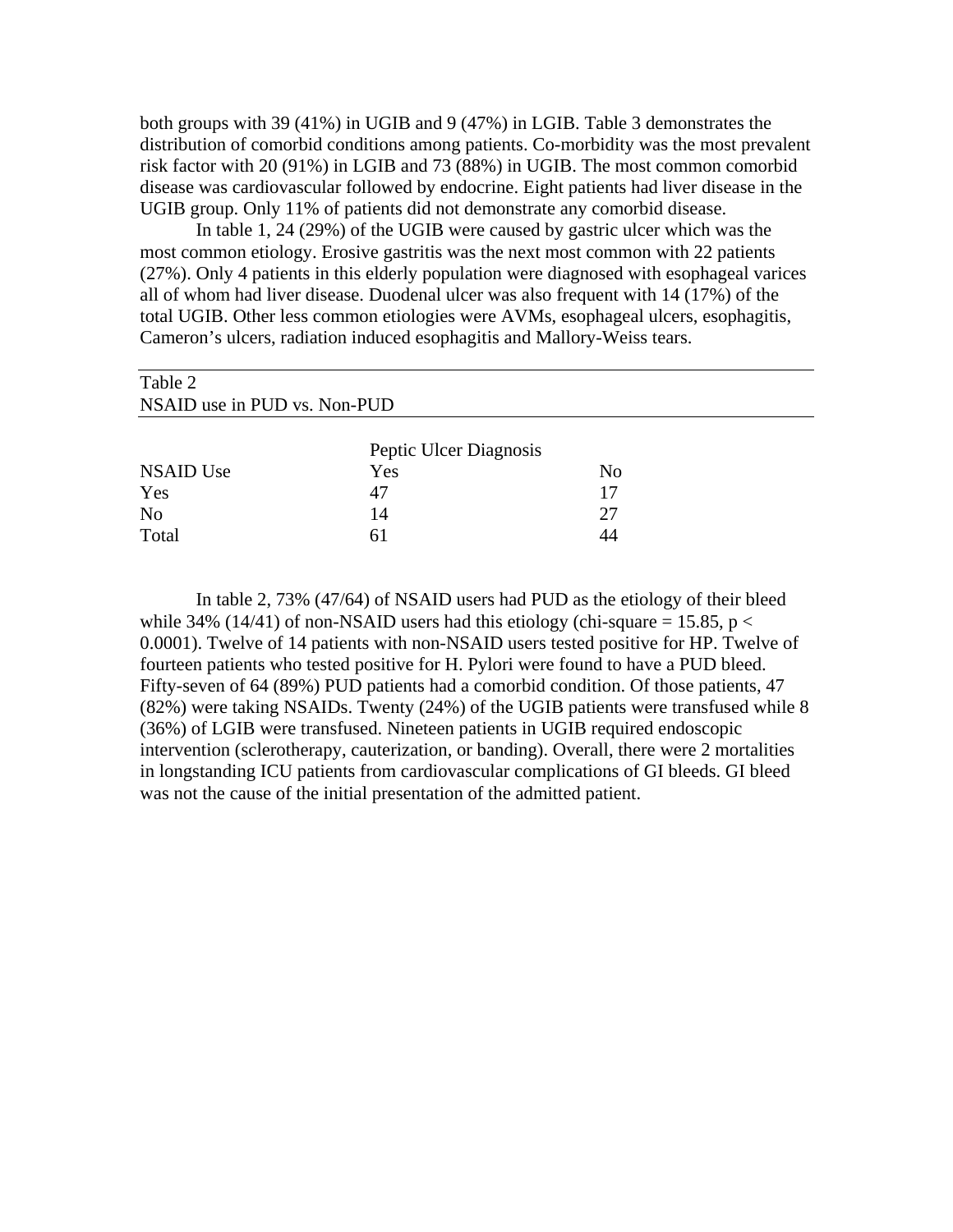# Table 3 Comorbid disease by category

| Comorbid              |                    |                     |  |  |
|-----------------------|--------------------|---------------------|--|--|
| Disease               | Number of patients | Percent of patients |  |  |
| Metastatic            | 2                  | 2%                  |  |  |
| cancer                |                    |                     |  |  |
| Cardiovascular        | 48                 | 46%                 |  |  |
| Pulmonary             | 18                 | 17%                 |  |  |
| Autoimmune            | 9                  | 9%                  |  |  |
| Neurologic            | 14                 | 13%                 |  |  |
| <b>Primary Cancer</b> | 5                  | 5%                  |  |  |
| Hepatic               | $14**$             | $0\%$               |  |  |
| Endocrine             | 33                 | 31%                 |  |  |
| Renal                 | 10                 | 10%                 |  |  |
| None                  | 12                 | 11%                 |  |  |

\*Many patients had multiple comorbid disease and these were counted individually. Therefore the total number with comorbid disease is higher than the total number of patients in the study and the percent of patients is greater.

\*\*8 UGIB and 6 LGIB

#### **Discussion:**

| Table 4                                             |                                           |                         |     |           |                                       |  |  |
|-----------------------------------------------------|-------------------------------------------|-------------------------|-----|-----------|---------------------------------------|--|--|
| Frequency (%) of causes of UGIB in Published Series |                                           |                         |     |           |                                       |  |  |
|                                                     |                                           |                         |     |           |                                       |  |  |
|                                                     |                                           |                         |     |           | Antler Cooper Segal Sugawa Our series |  |  |
|                                                     | age $>55$ age $>80$ age $>60$ 15-88 55-92 |                         |     |           |                                       |  |  |
|                                                     | $n=50$                                    | N=103 n= 100 n=462 n=83 |     |           |                                       |  |  |
| Gastric ulcer                                       | 29                                        | 20                      | 35  | 21        | 29                                    |  |  |
| Duodenal ulcer                                      | 21                                        | 20                      | 38  | 15        | 17                                    |  |  |
| <b>Gastritis</b>                                    | 17                                        | 13                      | 7   | 25        | 27                                    |  |  |
| Esophagitis                                         | 14                                        | 14                      | 11  | 3         | 8                                     |  |  |
| Esophageal ulcer                                    | $\Omega$                                  | $\overline{4}$          | NA. | <b>NA</b> | 4                                     |  |  |
| Varices                                             | 12                                        | $\overline{2}$          | 11  | 18        | 5                                     |  |  |
| Mallory-Weiss tear 2                                |                                           | 2                       | 3   | 11        |                                       |  |  |
| Other/unknown                                       | 4                                         | 25                      | 0   |           | 9                                     |  |  |

In this study, we took a closer look at the risk factors and etiologies specifically in an elderly population treated in community hospitals. Our study is similar to other community hospital studies in that peptic ulcer disease is the most frequent cause for GI bleeding. <sup>8-10</sup> Duodenal ulcer in our study were not as frequent as in other studies.<sup>11</sup> Table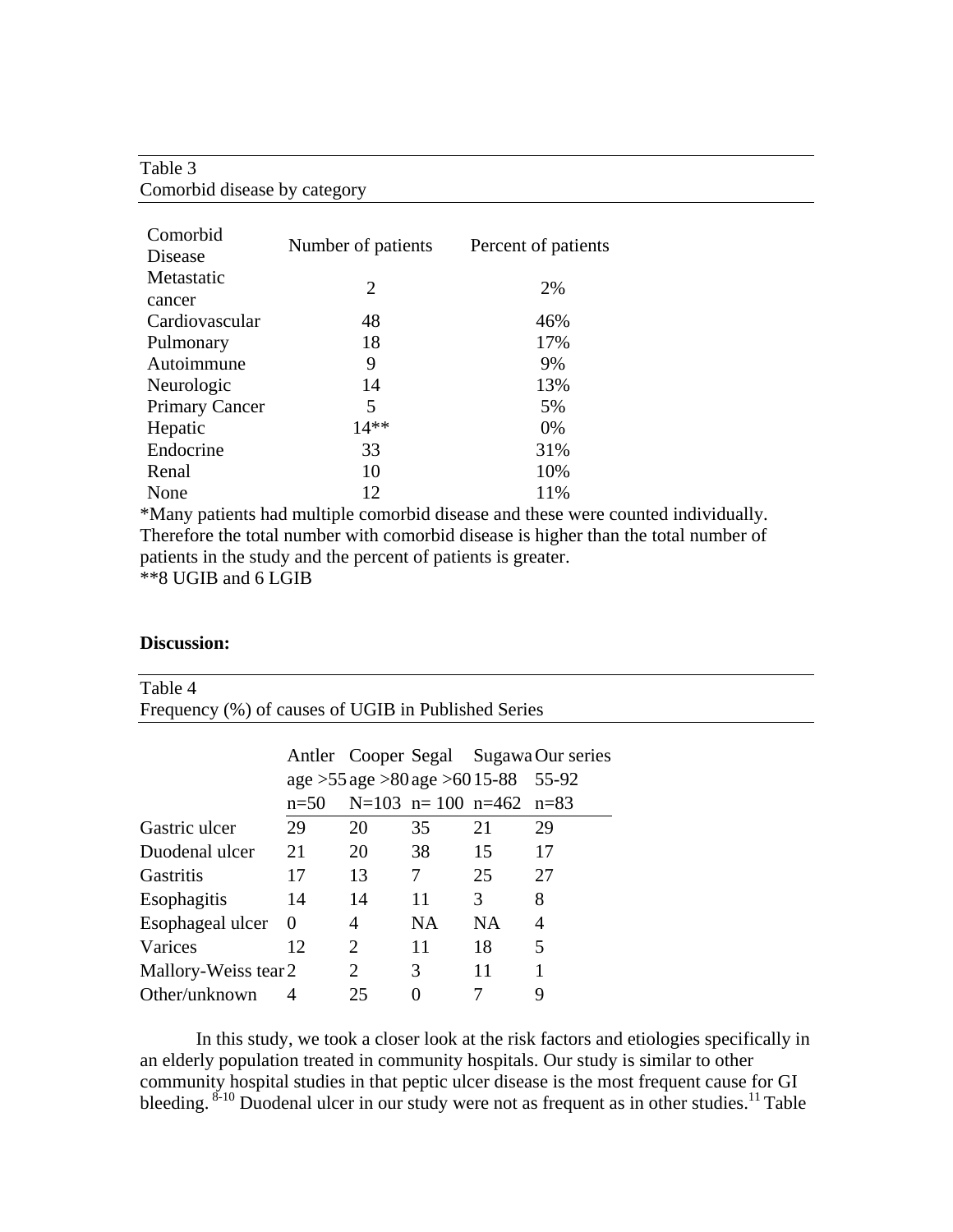4 compares the etiologies found in our series versus etiologies of similar studies. When revised to other similar series, as table 4 demonstrates, the etiologies categorized as PUD bleeds (gastritis, gastric and duodenal ulcer disease) are similar to our series. This study did not generate enough LGIB patients for significant comparison of etiology or risk factors, however, we did investigate the ratio of UGIB to LGIB. The ratio in this series was 4:1 which is not markedly different than previous studies approximating the ratio at  $5:1^{12}$ 

In our elderly population, esophageal varices were not a common cause of UGIB. Variceal hemorrhage has historically a higher mortality rate in the elderly.<sup>13</sup> The low incidence of variceal bleeding in this series correlates with the low mortality rate (2%). A low incidence of esophageal varices correlates to small number of patients with liver disease in our group.

We found that NSAID use continues to be a significant risk factor for peptic ulcer bleeds in the elderly. The etiology of UGIB has changed during the last 15 years probably due to significantly increased use of NSAIDs in the elderly.<sup>14</sup> Our series demonstrated that patients with PUD bleeds are significantly more likely to be consuming NSAIDs than non-PUD bleed patients. Historically, NSAID use in patients (with bleeding PUD) is higher than in control subjects, irrespective of HP status and type of controls.<sup>15-17</sup> The high frequency of some co-morbid conditions such as rheumatoid arthritis, musculoskeletal pain, mechanical heart valves, and atrial fibrillation in the elderly requires chronic NSAIDs, aspirin and/or anticoagulation.18-19 Our study showed that 89% of PUD bleeds had a comorbid condition and 82% of those patients with PUD bleed and comorbid condition were taking NSAIDs. Ongoing use of NSAIDs in PUD bleeds has been shown to increase the mortality in the elderly.<sup>13,20,21</sup> Unlike younger patients, the presentation of peptic disease in the elderly population is subtle and atypical, and thus leads to a delay of diagnosis.<sup>4</sup> Due to comorbidities and advanced age, PUD may results in increased complications, morbidity and mortality. $22,23$ 

The history of previous GI bleed was also very high in both UGIB and LGIB (41% and 47%, respectively). The possibility of closer monitoring and risk factor reduction of elderly patients with a history of GI bleed may reduce these recurrent bleeds.<sup>24</sup> The increased mortality due to UGIB in the elderly argues for a lower threshold to proceed with EGD in this population.<sup>13,25</sup> Endoscopy is well-tolerated and low-risk in the elderly. $^{23}$ 

We conclude that in the elderly population, NSAIDs continue to be a major cause of UGIB, specifically PUD bleeding. Also, comorbid conditions and history of previous bleed are very common risk factors in elderly GI bleed populations. Considering the expanding elderly population, increased knowledge of etiology, incidence and contributing factors will be necessary for physicians to efficiently treat this group of patients. $3$